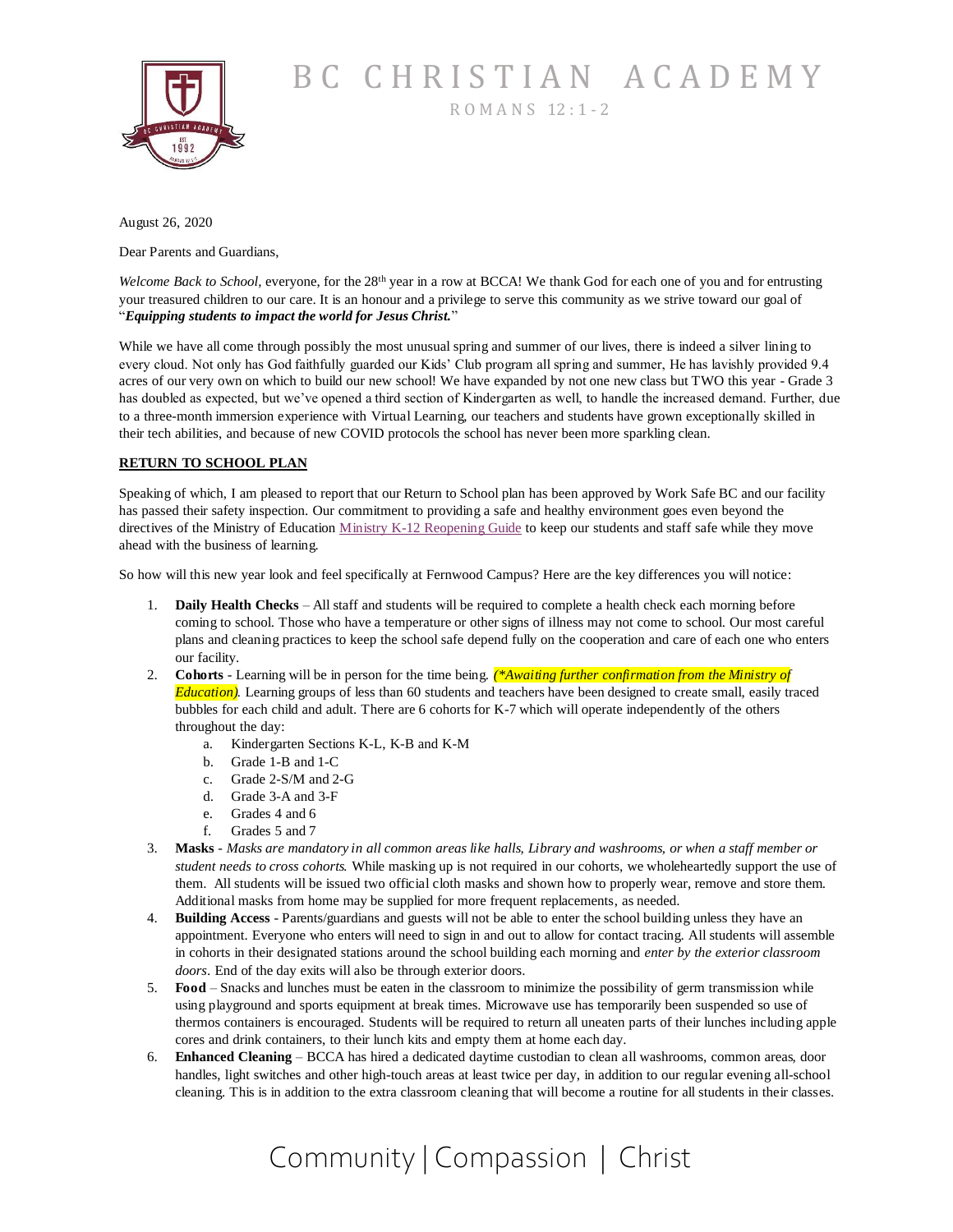BC CHRISTIAN ACADEMY

<sup>R</sup> <sup>O</sup> <sup>M</sup> <sup>A</sup> <sup>N</sup> S 12 : 1 - <sup>2</sup>



- 7. **Drop-off and Pick-up** No early drop off is allowed. Children may arrive after 8:15am for our 8:30 start. Those who need Out of School Care must register with the Kids' Club or arrange private before-school care. Line ups will be spaced around the building in designated Cohorts. Dismissal for K-2 requires a parent or older sibling to collect the child and Grades 3-7 students will assemble on the front lawn in designated cohort zones. Families that have children in multiple cohorts may assemble and wait in their family groupings. Prompt pick-up will be between 3-3:20pm (M-Th) and 12:35-12:55pm on Fridays. No staggered starts or ends are necessary with the spacing and separate entrances we offer.
- 8. **Personal Hygiene** The school has doubled the number of hand-sanitizing stations throughout our halls and classrooms. Each classroom is outfitted with a sink. Extra training, care and attention will be taken to remind children of how to wash/sanitize their hands regularly and use proper cough/sneeze etiquette. All reusable masks must be taken home each day and laundered before being used again.
- 9. **Playground Safety** Recesses and lunch breaks include 3 staggered times: Kindergarten; Grades 1-3; Grades 4-7. Watch for the specific times to be identified on your teacher's class timetable. Cohorts (Grade 1-7) will be able to rotate safely through three play zones each week. Kinders will always be in the fully enclosed playground at recess breaks.
- 10. **School Ventilation**  Our campus has a mechanical ventilation system that will run continuously to allow for proper ventilation in classrooms and hallways.
- 11. **Bussing**  Bus riders will wash hands prior to boarding and after exiting the bus. They will mask up and sit one to a seat, with an empty seat between them and the next passenger. Families may sit together. The driver will follow all bus company safety protocols.

## **EXTRA-CURRICULAR**

While we anticipate being able to offer many of our popular extra-curricular activities, these may be modified or limited to certain cohorts until such time as we can open other options. We will make our Athletic and Fine Arts options available to you as we complete our plans.

#### **UNIFORMS - Boys**

In order to support a *uniform look* for the boys, Administration and the Parent Communication Team announced in 2019 that the NEAT uniform black dress pants would be our new official black uniform dress pants for 2020. With the year-long notice and regular reminders, we trust you have been able to purchase the new pants for your son. As always, there will be a grace period for uniform-compliance until September 30<sup>th</sup>.

#### **THE FIRST DAY OF SCHOOL**

September 8<sup>th</sup> will be a half day, as always, so we will look forward to seeing all our sharply dressed students ready to start at 8:30am. Class lists will be emailed September 4th to all parents whose children are in grades with multiple sections (K-3) so that everyone knows where to line up. Signs and friendly traffic directors will be helping everyone find their places, but here are the general instructions:

#### **Morning Line-Ups**

*Kindergarten and Grade 1 – Front of the building, K's to the left, I's by the front entrance*

*Grades 2, 4, 6 – Back of the building*

*Grade 3 Classes – West side of building. West Drive will be closed to traffic every morning for 20 minutes as children assemble before school.*

#### *Grades 5 and 7 - Back gym entrance*

After classes dismiss at 11:10am (Kindergarten) and 11:20am (Grades 1-7) all students will be able to join their cohorts at the appropriate ice-cream stand and choose a cool treat before heading home to share all their first day news. Families are welcome to visit with each other, from a safe distance, and are responsible to keep together during the ice-cream social.

# Community | Compassion | Christ